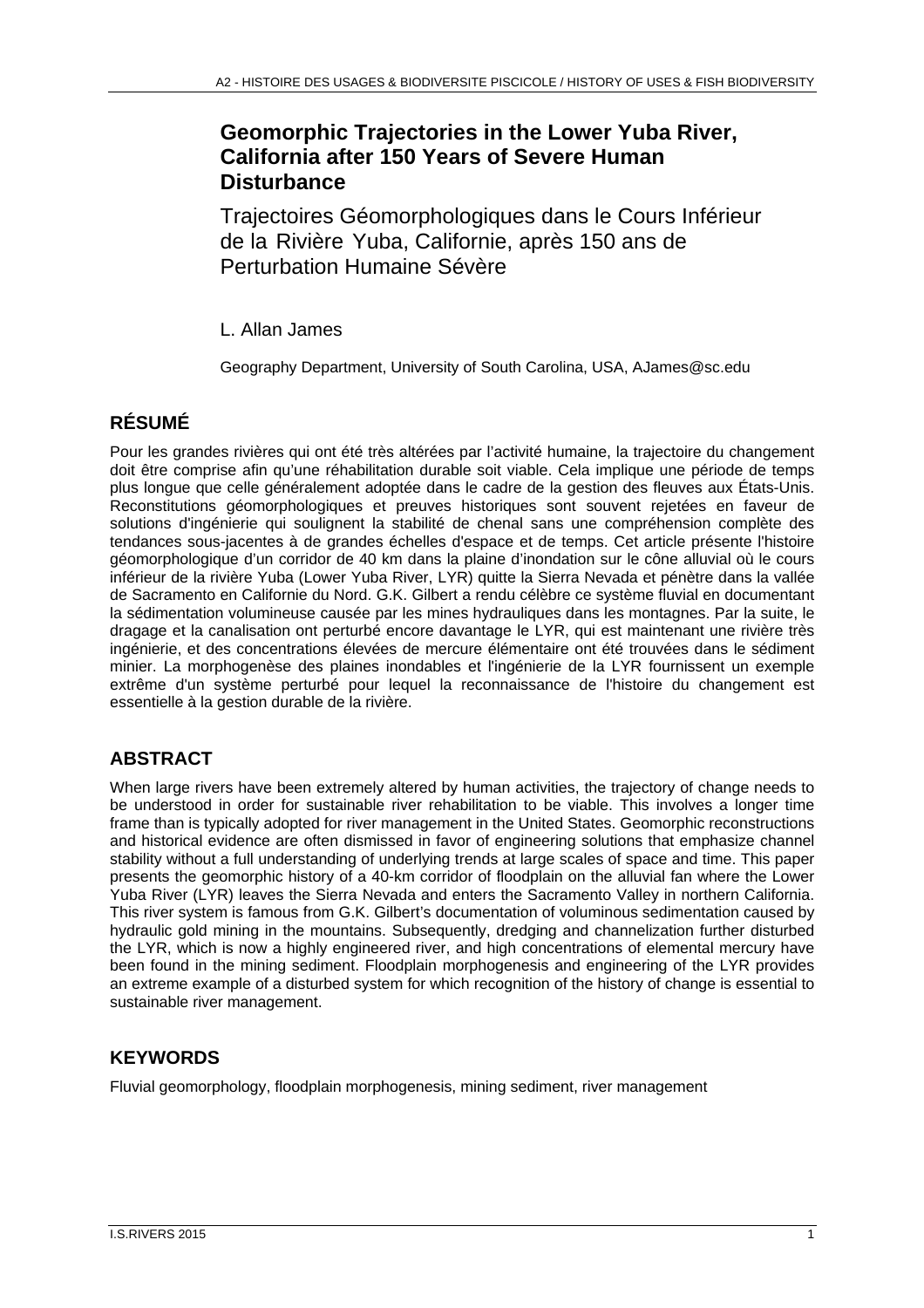#### **1 INTRODUCTION**

Settling of the New World initially involved the rapid introduction of new technologies without environmental constraints on their application. Rampant deforestation and mining rapidly ensued that resulted in environmental destruction in a land that had not previously known a machine or industrial age. An extreme example of geomorphic damage to a fluvial system is the devastation to rivers in northern California along the eastern Sacramento Valley following the gold rush in the late 19<sup>th</sup> century. Sediment produced by hydraulic gold mining caused deep floodplain aggradation and elevated river flood stages (Gilbert, 1917). Later, during the early 20<sup>th</sup> century, gold dredging, channelization, sediment detention structures, and dams drastically altered channels, floodplains, and sediment budgets. The geomorphic recovery of these rivers during the early  $20<sup>th</sup>$  century is poorly documented and less is known of the hydrologic and sedimentologic impacts of the debris dams, training walls, channelization, and channel incision that occurred during this period.

The Lower Yuba River (LYR) was at the center of hydraulic mining. Gilbert (1917) raised global awareness of the Yuba River to geomorphologists with his genius for quantifying large-scale complex phenomena to recognize fundamental relationships. Gilbert (1917) computed a watershed-scale sediment budget that demonstrated the over-whelming magnitude of hydraulic mining sediment introduced to the major rivers flowing out of the northwestern Sierra Nevada into the Sacramento Valley (the American, Bear, Yuba, and Feather Rivers). His computations show that approximately 1.1x10 $\degree$  m<sup>3</sup> of sediment was produced by hydraulic mining from the 1850s to ca. 1907, that almost half  $(523x10<sup>6</sup> m<sup>3</sup>)$  of the sediment was produced in the Yuba basin, and that approximately half of that sediment produced in the Yuba basin was stored along the LYR at the time of his writing. Gilbert provides an excellent snap-shot of broad-scale conditions of the LYR at the turn of the  $20^{th}$  century and the dynamics leading up to that point. Much subsequent work has been done at smaller spatial scales, but limited study has been devoted to broader geographic or historical time scales.

Recent realization of the presence of abundant mercury in the gold-mining sediment constrains management possibilities for the LYR. Mercury was not native to watersheds of the Sierra Nevada in appreciable concentrations, but was introduced by 19th century gold miners in great quantities. Sedimentological studies show elemental mercury concentrations on the order of 400 ppb are common in the hydraulic mining sediment, which is stored in great quantities along the LYR (James et al., 2009). General policies of river management for this system must consider the need to contain this sediment rather than allowing lateral channel migration or floodplain scour to remobilize the mercury. Maintenance and management of the LYR have become goals for developing an integrated river management policy that includes flood control, improvement of ecological habitat, and water quality. Geomorphic elements are being considered increasingly in river rehabilitation studies and flexible criteria are emerging for assessing the potential for river rehabilitation (Brierley and Fryirs, 2000). River geomorphic history is essential to understanding (1) locations and character of fluvial features and (2) diverse potential trajectories of change that should be contemplated to achieve these goals.

#### **2 HISTORICAL MORPHOGENESIS OF THE LYR FLOODPLAIN AND CHANNEL**

Distinct geographic patterns and sedimentological features are recognized in the LYR that relate directly to historical changes to the LYR. These patterns include floodplain and historical terrace soils and topography, current and former positions of levees and debris dams, a high, largely abandoned channel system on the historical terrace, channel lateral planation, and appearance of channel protection. Some of these features, such as high-water channels have been related to sediment characteristics and the distribution of mercury. Many channel features have been located on and dated by historical maps. Many historical aerial photographs of the LYR between the 1930s and 1990 were scanned and rectified for historical reconstructions. Channel and floodplain features on photographs are identified and related to historical structures and geomorphic events. In some cases, the timing of river incision can be inferred from identifiable features. For example, weirs and dredge spoils were used initially to control flows to the high-water channels. Later increasing agricultural activity reveals decreasing frequencies of flooding on the historical terrace as the main channel incised. Similarly, early wing dams constructed along the main-channel margin were strategically located to prevent channels from reoccupying the high-water channels and represent early river management practices aimed at converting the braided floodplain back to a single thread channel system. These forms of evidence along with occasional historical cross-section and long-profile surveys help to constrain the timing of main-channel incision and abandonment of the braid-bar complex to a high terrace.